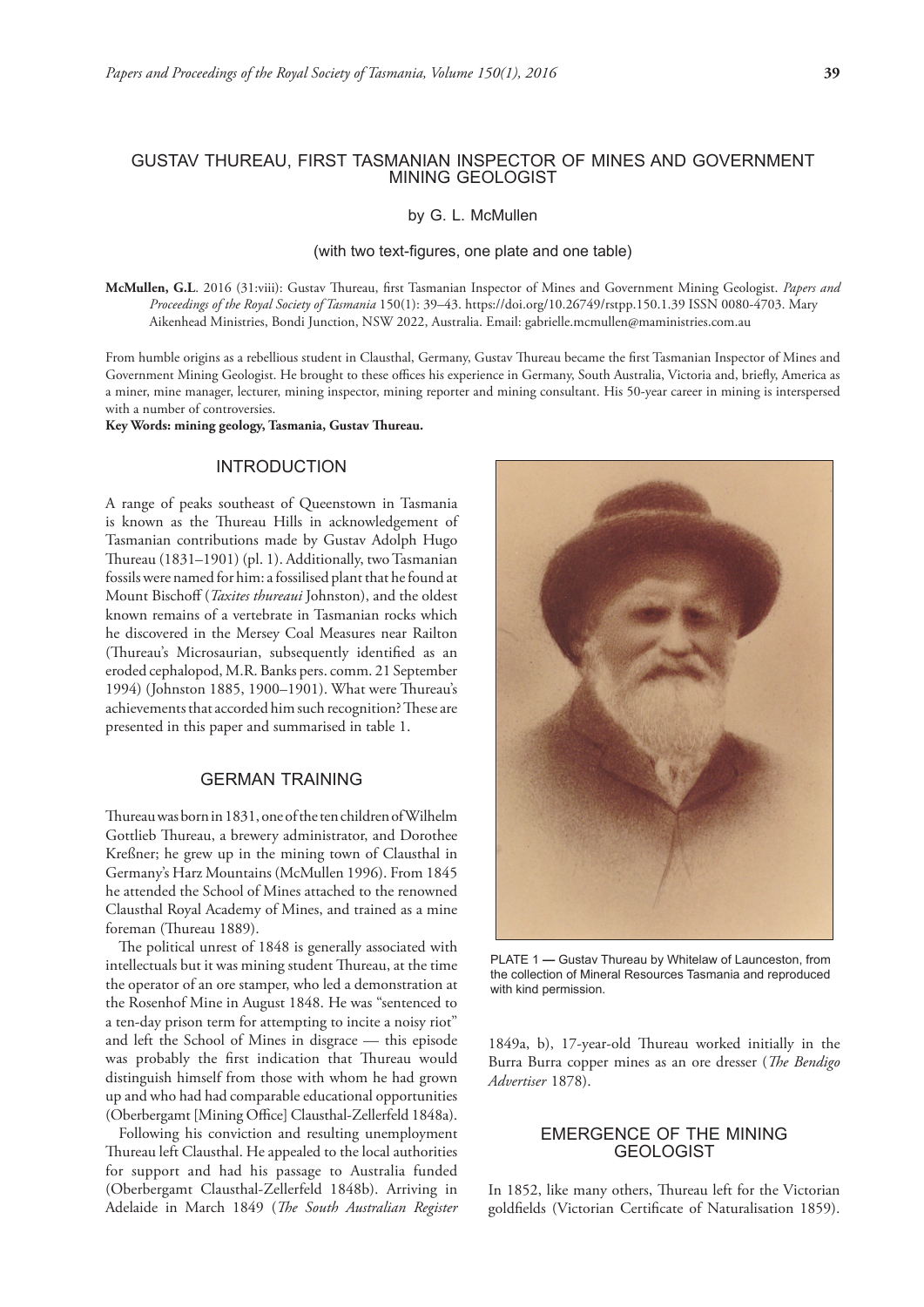| TABLE 1 - Stages of Gustav Thureau's career |           |                                                                                                                                                            |
|---------------------------------------------|-----------|------------------------------------------------------------------------------------------------------------------------------------------------------------|
| Locations                                   | Years     | Career Stages                                                                                                                                              |
| Germany                                     | 1845-1848 | Royal School of Mines, Clausthal                                                                                                                           |
| South<br>Australia                          | 1849-1852 | Copper mining at Burra Burra                                                                                                                               |
| Victoria                                    | 1852-1872 | Miner, mining agent and<br>mine manager at Forest Creek,<br>Maryborough, Ararat, Malmsbury,<br>Taradale, Ballarat, Daylesford,<br>Warrandyte and St Arnaud |
|                                             | 1872-1877 | Mining inspector, manager and<br>reporter (The Bendigo Advertiser) in<br>Bendigo                                                                           |
|                                             | 1874-1877 | Lecturer, Bendigo School of Mines                                                                                                                          |
|                                             | 1875      | Fellow of the Geological Society                                                                                                                           |
| America                                     | 1877      | Delegate to California and Nevada                                                                                                                          |
| Tasmania                                    | 1880      | Consultant mining geologist                                                                                                                                |
|                                             | 1881      | <b>Consultancy for Government</b>                                                                                                                          |
|                                             | 1882-1889 | Inspector of Mines                                                                                                                                         |
|                                             | 1887      | Addition of title Government<br>Mining Geologist                                                                                                           |

1889–1891 Private practice Victoria 1892–1899 Private practice, Melbourne 1896 Member of the Geological Society of Australasia

> 1897–1901 Councillor of the Geological Society of Australasia

He initially spent five years in Forest Creek as a miner and mining agent. He worked similarly in Maryborough for two years and then Ararat for a year before advancing to the position of mining manager at Malmsbury, Taradale, Ballarat, Daylesford, Warrandyte and St Arnaud (Victorian Certificate of Naturalisation 1859, Public Records Office of Victoria 1865) (see fig. 1). Thus, during his twenties and thirties, Thureau increasingly became an authority on mining and was, on occasions, designated mining engineer. He also gained a good command of written English and published detailed commentaries on mining – for example, in *The Colonial Mining Journal, Railway and Share Gazette* (1859, 1861a).

In 1860 Thureau and his colleague Adams discovered the "very promising" Humboldt Reef near Taradale, and the next year they also discovered iron ore in the vicinity (*The Colonial Mining Journal, Railway and Share Gazette* 1860, 1861b). However, within five years, Thureau was declared insolvent due to losses in mining ventures (Public Records Office of Victoria 1865, *Victorian Government Gazette* 1865, *The Argus* 1865). On later occasions Thureau was also in financial difficulties, suggesting a lack of business acumen.

In the early 1870s Thureau moved to Bendigo where he worked as inspector and then as manager of a number of mining companies (*The Bendigo Advertiser* 1878). He was appointed lecturer in practical engineering at the new Bendigo School of Mines in 1874 and its "first course in geology and mining" is attributed to him (Mackay 1914, Cusack 1973a). The following year Thureau's professional contributions were recognised in his election as a Fellow of the Geological Society of London (Thureau 1889). Significantly, his standing in Bendigo was such that he was selected in 1877 as the "qualified delegate" to go to the United States to report on mining methods there (Thureau 1879). He spent about three months in America and subsequently recommended certain innovations to



FIG. 1 **—** Locations on the Australian mainland where Thureau worked.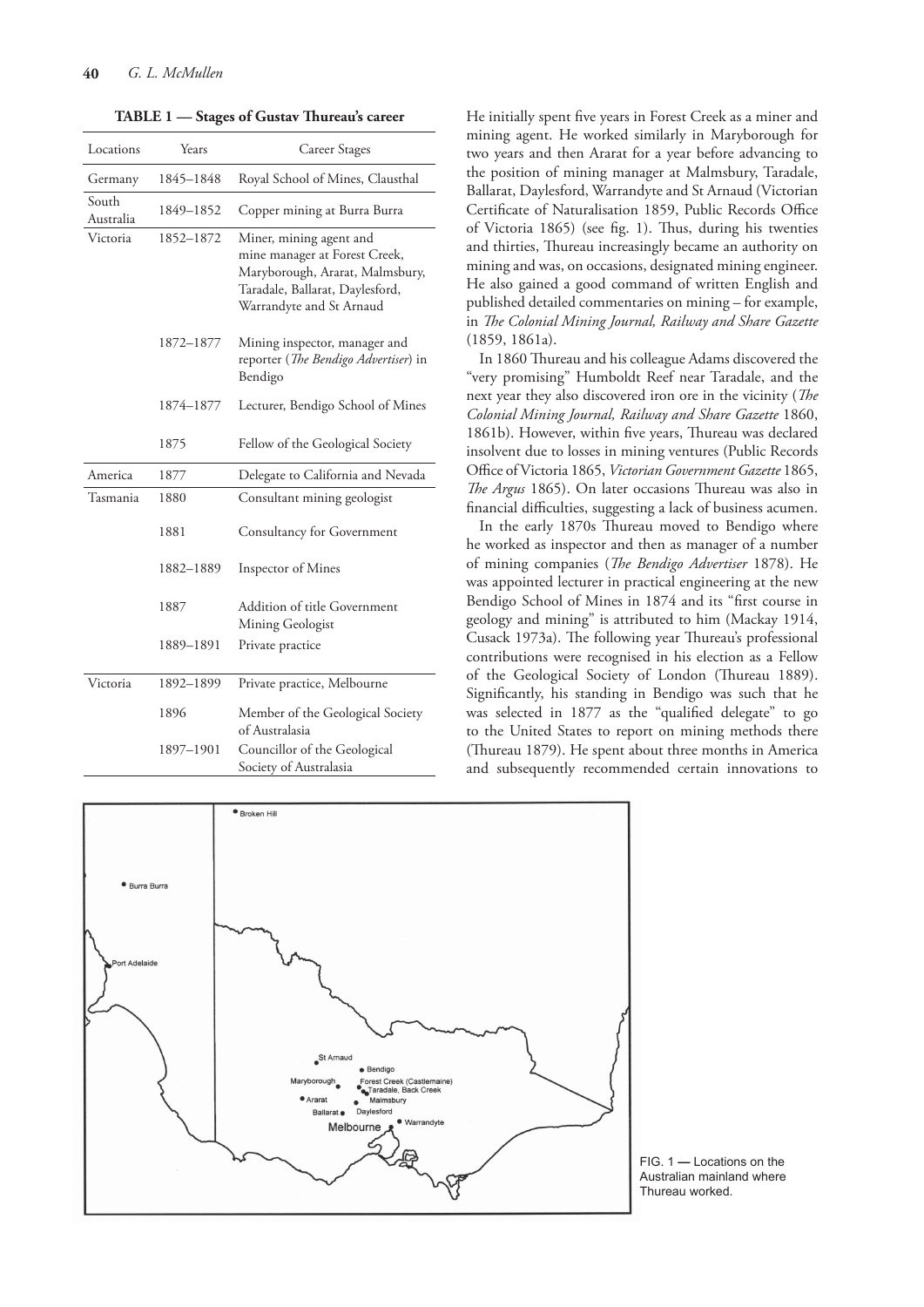improve the efficiency of mining in the Bendigo region. He apparently resigned his lectureship at the School of Mines to accept the American assignment and, upon his return, the School did not have the funds to re-employ him and he was not able to find other work in Bendigo (*The Bendigo Advertiser* 1878, Cusack 1973b).

# TASMANIAN INSPECTOR OF MINES

In search of new opportunities, in 1880, Thureau went to Tasmania, a decision which initiated a decade of his profound influence on geological surveying and mining in the island state (Certificate of Naturalisation Archives Office of Tasmania [AOT] 1885). Initially, he seems to have earned his livelihood there as a consultant and some of his reports of Tasmanian mines appeared in local newspapers (e.g., *The Launceston Examiner* 1881). Significantly, he soon had influential connections, including William Ritchie, a key figure in mining investment and a friend of Premier William Giblin.

In 1881 Ritchie suggested to the Premier that Thureau be employed by the Government to report on Tasmania's mineral resources. Thureau was enthusiastic about the consultancy and offered his services at an attractive rate, hoping to secure a permanent appointment (Ritchie 1881). The Premier wrote to Thureau requesting him to inspect and report "upon the various Gold Fields and Tin

producing Districts of Tasmania" (Giblin 1881). He noted the difficulty of the assignment in winter but, at the same time, the importance of evaluating local mineral resources. That same year Thureau inspected several districts and wrote extensive reports on their mineral deposits and mines (Thureau 1881a, b).

Following the successful completion of his assignment, Thureau was offered the position of Tasmanian Government Inspector of Mines in 1882 (Inspector of Mines 1882, Bacon 1989). He proposed that, rather than conducting a regular and expensive geological survey with a large and permanent staff, he undertake the work "with a guide or packers" so he could "move quickly" and operate "at very much less expense" (Thureau 1883). Thureau's model was accepted and considered advantageous by the Government (Atkinson 1883).

Upon his appointment, Thureau was 50 years of age and his long association with mining had possibly impaired his health (Thureau 1881a, p. 3; Thureau sent a telegram "asking to be permitted to return to Hobart direct, instead of walking back to Bischoff, which latter I am quite unable to do, as my health has been and is very bad after the wet, fatiguing, and tedious journey"). He was about to undertake a gruelling program of exploration, journeying regularly around the island (see fig. 2). Many mines were in remote and inhospitable regions. Despite the handicaps, he undertook a systematic survey of the state's mineral resources and mines from his base in Launceston and wrote



FIG. 2 **—** Locations in Tasmania which Thureau inspected, assessed and included in his annual and special reports.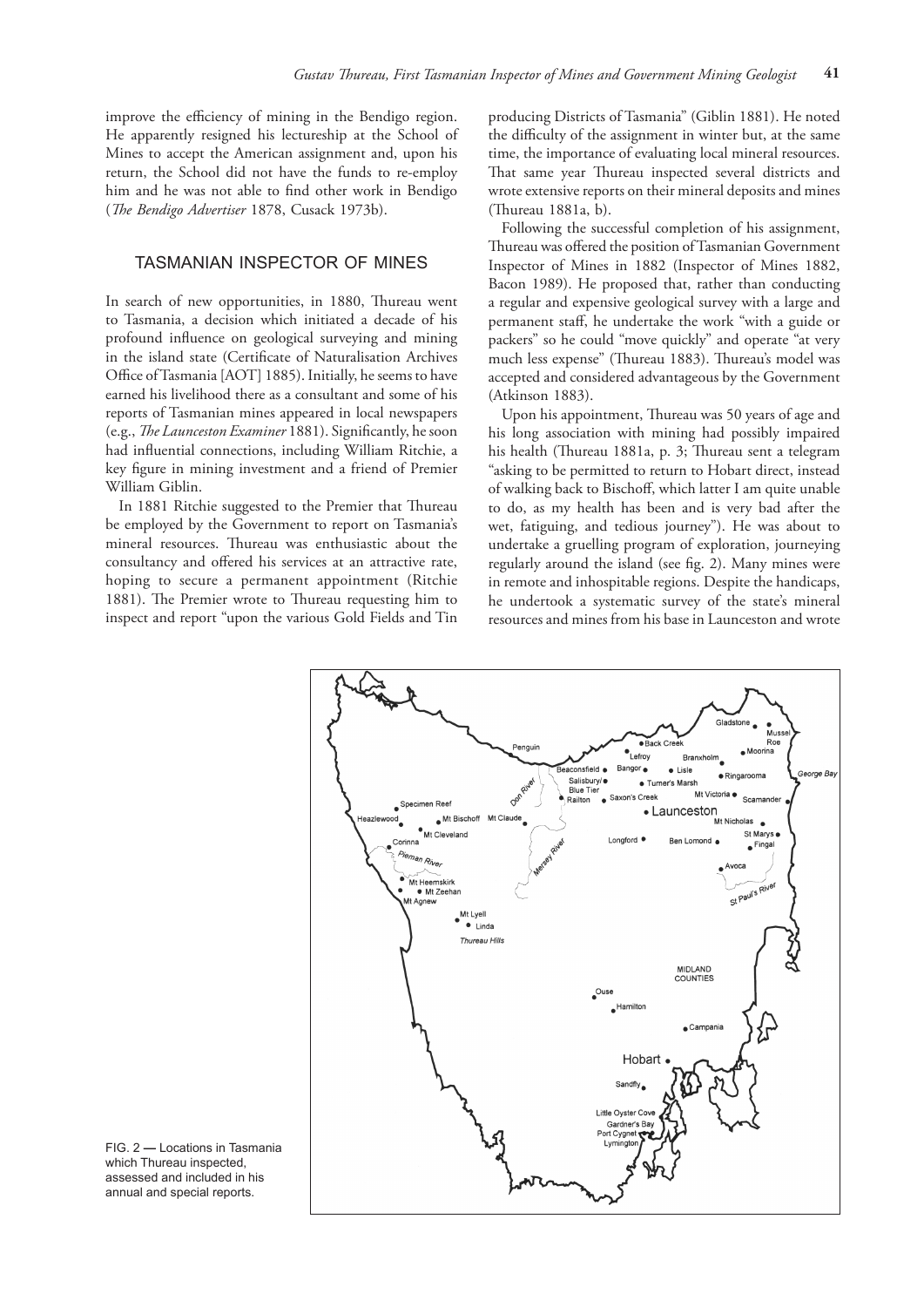detailed and informative reports. During his expeditions Thureau also recorded illustrated descriptions of the island's geology, resulting in the additional title of Mining Geologist (Secretary of Mines 1887–88, p. 5).

Many of Thureau's assessments of mineral resources were undoubtedly over-optimistic (or only realised much later with improved technologies) and he has been criticised for such reports (Blainey 1969, 1993, Binks 1988). However, he certainly did not anticipate positive outcomes for all districts, and such optimism is typical of contemporary reports (Secretary of Mines 1885, 1887–88, 1888–89, Provis 1888–89). To some degree his failures may be due to the inadequacy of available analyses. However, consultancies for mining companies might, in some instances, have compromised "detached" reports for the Government. Given the climate of speculation surrounding mining, his onerous duties, the strains on his health, friction arising from his Germanic mannerisms, and periodic criticisms of his work as the Inspector of Mines, there were probably occasions when Thureau felt overwhelmed by the pressures of office.

Importantly, Thureau was active both in encouraging Tasmania mining ventures to take advantage of improved technologies and seeking ways to improve the safety standards of its mines (Inspector of Mines 1882, 1883, 1884, Secretary of Mines 1885, 1887–88, 1888–89). One "miner" wrote in 1884: "Mr. Thureau has won the popularity of the miners ... through having reduced mining accidents almost to nil" (*The Hobart Mercury* 1884).

Thureau was a Fellow of The Royal Society of Tasmania for several years (The Royal Society of Tasmania 1884). He maintained regular contact with the society and had submissions read at its meetings but, with his residence in Launceston and frequent field trips, it seems that he could only attend meetings infrequently.

In 1885, it seemed that Thureau would be dismissed to save funds in the Mines Branch. He was devastated and requested to remain at a lower cost to the Government (Brown 1885, Thureau 1885). His position was maintained, but his salary and staff were reduced. By late 1888 Thureau's considerable duties had become too much for him. Apart from his advancing age and poor health, Tasmania's mining industry was expanding considerably. Further, it was clear to Thureau that the Government no longer desired his services and in 1889 he asked to resign rather than be dismissed (AOT Letter Book 1888a, 1888b, 1889). There is evidence that Thureau was, in fact, overburdened, in that his successor's duties were to be lightened (Secretary of Mines 1888–89, p. 5).

# TWILIGHT YEARS

Following his resignation, Thureau returned to private practice initially in Launceston and then Melbourne (Blainey 1993, *The South Australian Register* 1896). He was elected a member of the Geological Society of Australasia in 1896 and subsequently to its Council, probably from 1897–1901 (Geological Society of Australasia 1896–1907). Thureau died in 1901, aged 69 years (*The Age* 1901).

#### **CONCLUSION**

Australia's nineteenth-century mining industry benefitted from the expertise of German-trained mining men, attracted by Australia's mining prospects – one of these was Gustav Thureau. Given the abrupt disruption of his German training, Thureau had a remarkable career spanning over five decades. In relation to the knowledge of his day, he made an important contribution, particularly to the development of mining geology in Tasmania, where he deserves to be seen as a figure of significance. In praise of Thureau's contribution, Secretary of Mines, Francis Belstead, stated in 1885: "It is beyond dispute that the maintenance in connection with the Department of an officer possessing scientific geological knowledge, is a valuable help to the mining community and will materially aid in the development of an industry" (Secretary of Mines 1885, p. 4).

# **REFERENCES**

- **AOT [Archive Office of Tasmania]Letter Book** 1888a: AB 872/3 Folio 361–362 4 December 1888.
- **AOT Letter Book** 1888b: AB 872/3 Folio 395 17 December 1888.
- **AOT Letter Book** 1889: AB 872/3 Folio 437 2 April 1889.
- **Atkinson, T.R.** 1883: to Thureau G 15 August 1883 AOT PP 1885/101.
- **Bacon, C.A.** 1989: One Hundred Years of the Department of Mines. Unpublished Report 1989/09 Tasmania Department of Mines, Hobart: pp 1–11.
- **Binks, C.J.** 1988: *Pioneers of Tasmania's West Coast.* Blubber Head Press, Sandy Bay.
- **Blainey, G.** 1969: *The Rush That Never Ended*. Melbourne University Press, Melbourne: p 223.
- **Blainey, G.N**. 1993: *The Peaks of Lyell.* St. David's Park Publishing, Hobart: 370 pp.
- **Brown, N.J** 1885: to Thureau, G. 21 July 1885 AOT PP 1885/101. [*Certificate of Naturalisation Archives Office of Tasmania* (AOT)]1885: CSD 13/82/1674 30 April 1885.
- **Cusack, F.** 1973a: *Bendigo A History*. William Heinemann, Melbourne: pp. 58, 155.
- **Cusack, F.** 1973b: *Canvas to Campus A History of the Bendigo Institute of Technology.* The Hawthorn Press, Melbourne: pp. 54, 58.
- **Geological Society of Australasia** 1896–1907: Minute Book for Council and Sub-Committees of Geological Society of Australasia Box 48 Royal Historical Society of Victoria.
- **Giblin, W.R.** 1881: to Thureau, G. 28 April 1881 AOT Min 1/1 File OA/9.
- **Inspector of Mines** 1882: Report of Inspector of Mines for 1882 AOT PP 1883/49.
- **Inspector of Mines** 1883: Report of Inspector of Mines for 1883 AOT PP 1884/60.
- **Inspector of Mines** 1884: Report of Inspector of Mines for 1884 AOT PP 1885/59.
- **Johnston, R.M**.1885: Description of two new species of Tertiary fossil plants belonging to the genera *Eucalyptus* and *Taxites. Papers and Proceedings of the Royal Society of Tasmania*  335–336.
- Johnston, R.M. 1900-1901: Observations regarding the recent discovery by G. Thureau, F.G.S., of a fossil reptile in the Mersey Coal Measures at Railton. *Papers and Proceedings of the Royal Society of Tasmania* 9–10.
- **Mackay, G.** 1914: *Annals of Bendigo*, Vol 2., Mackay & Co., Bendigo: p. 143.
- **McMullen, G.L.** 1996: "An able practical and scientific man": Gustav Adolph Hugo Thureau, German-trained mining